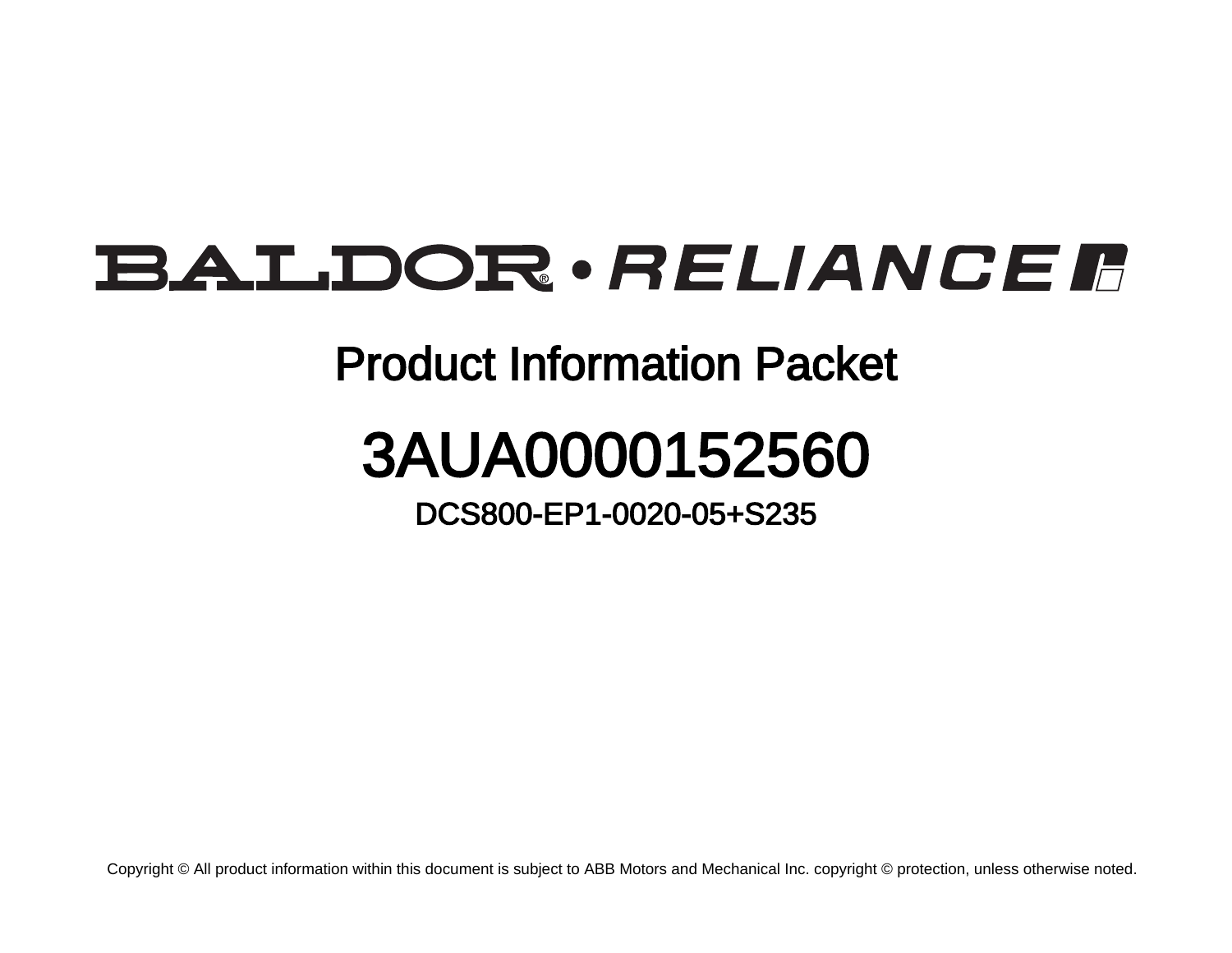## BALDOR · RELIANCE F Product Information Packet: 3AUA0000152560 - DCS800-EP1-0020-05+S235

| Nameplate             |                               |                 |                |
|-----------------------|-------------------------------|-----------------|----------------|
| <b>Type Code:</b>     | 3AUA0000152560                | Output:         | Not Applicable |
| Enclosure:            | NEMA Open                     | Voltage (U2):   | $0U1$ Vac      |
|                       |                               | Current (I2n):  | 20 A           |
| Input:                | 3PH 5060 Hz                   | Current (I2hd): | <b>NA</b>      |
| Voltage (U1):         | Wired for 240V                |                 |                |
| Current (I1n):        | 16 A                          | Power (Pn):     | 5 HP           |
| <b>Short Circuit:</b> | 65Ka RMS Symetrical, 500V max |                 |                |